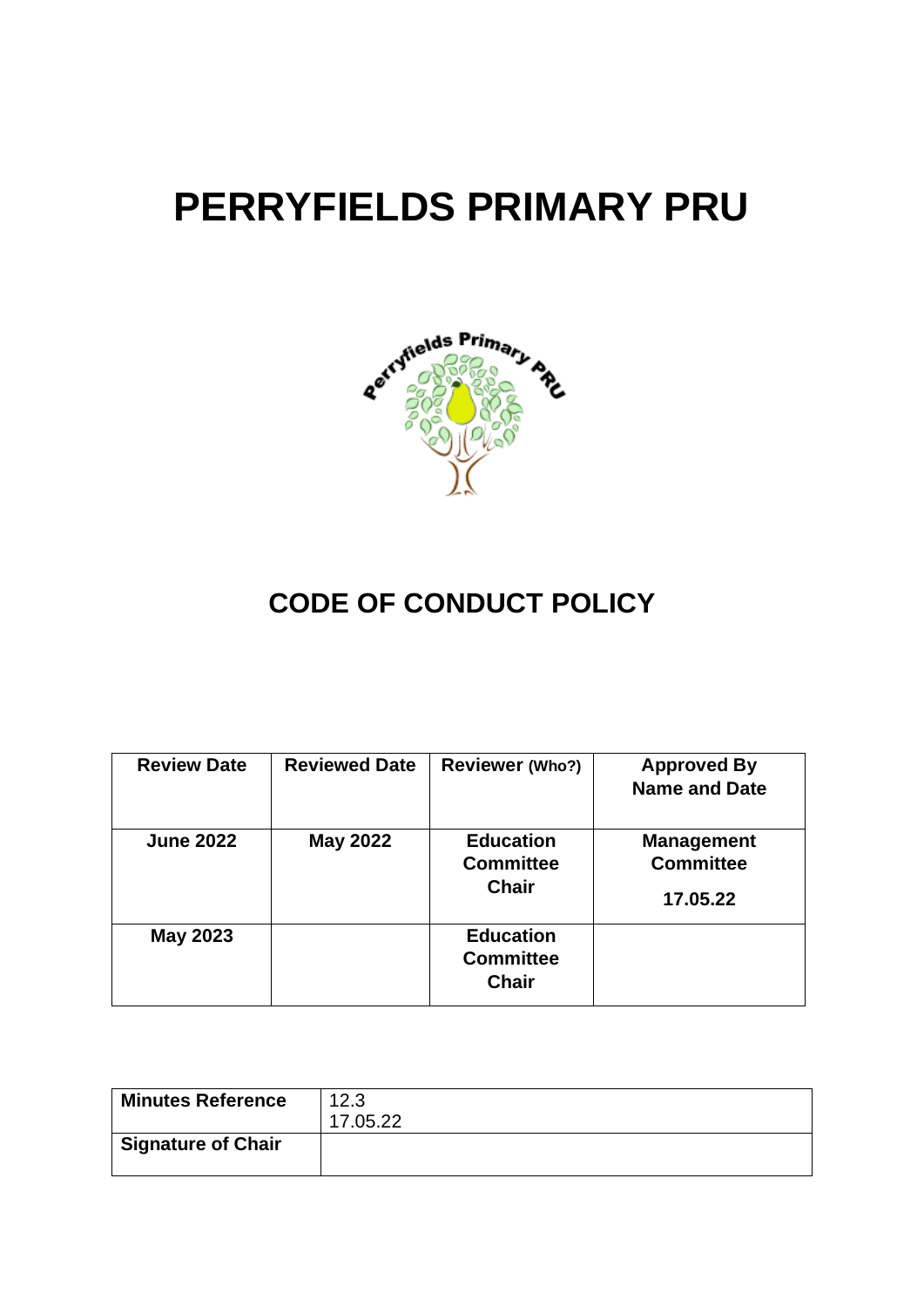# **FOR ALL STAFF**

#### **INTRODUCTION**

This Code of Conduct is intended as a guide and a help to all school staff. It sets out standards of conduct which staff are expected to follow when within, or representing the School. This code is not exhaustive but is written to assist staff and it is important that staff should take advice and guidance if necessary. If in doubt, ask.

The underlying purpose is to ensure that the School provides a high quality service to its pupils and stakeholders in accordance with the Vison and Values and to promote public confidence in the integrity of the School.

It takes in the requirements of the law and attempts to define the required levels of professionalism to ensure the well-being of the School, its staff and all stakeholders.

It has been drafted to comply with School Policies and Procedures.

Staff are requested to read this Code carefully and consider the issues which it raises.

The Headteacher should also ensure that all staff are aware of the Code's contents and are fully briefed on its implications.

Reference to this Code will be made in all contacts of employment, and copies will be given to all staff. In addition, the induction programme for all new staff will reinforce the principles of this Code.

Investigations of alleged breaches of this Code will be covered under the School's Disciplinary procedures and related codes of practice.

#### **CODE OF CONDUCT**

#### **EXCLUSIVITY OF SERVICE**

Staff's off-duty hours are their personal concern, but they must avoid a position where duty and private interests conflict. This includes:

- Staff members making online associations/friendships with current pupils or parents via social networking sites such as Facebook, Instagram, Snapchat and TIKTOK.
- Staff members using texting/email facilities on either their mobile phone or PC/Mac to communicate with current pupils.

The above amendments have been included to safeguard the safety of pupils and the safety and professional integrity of school staff.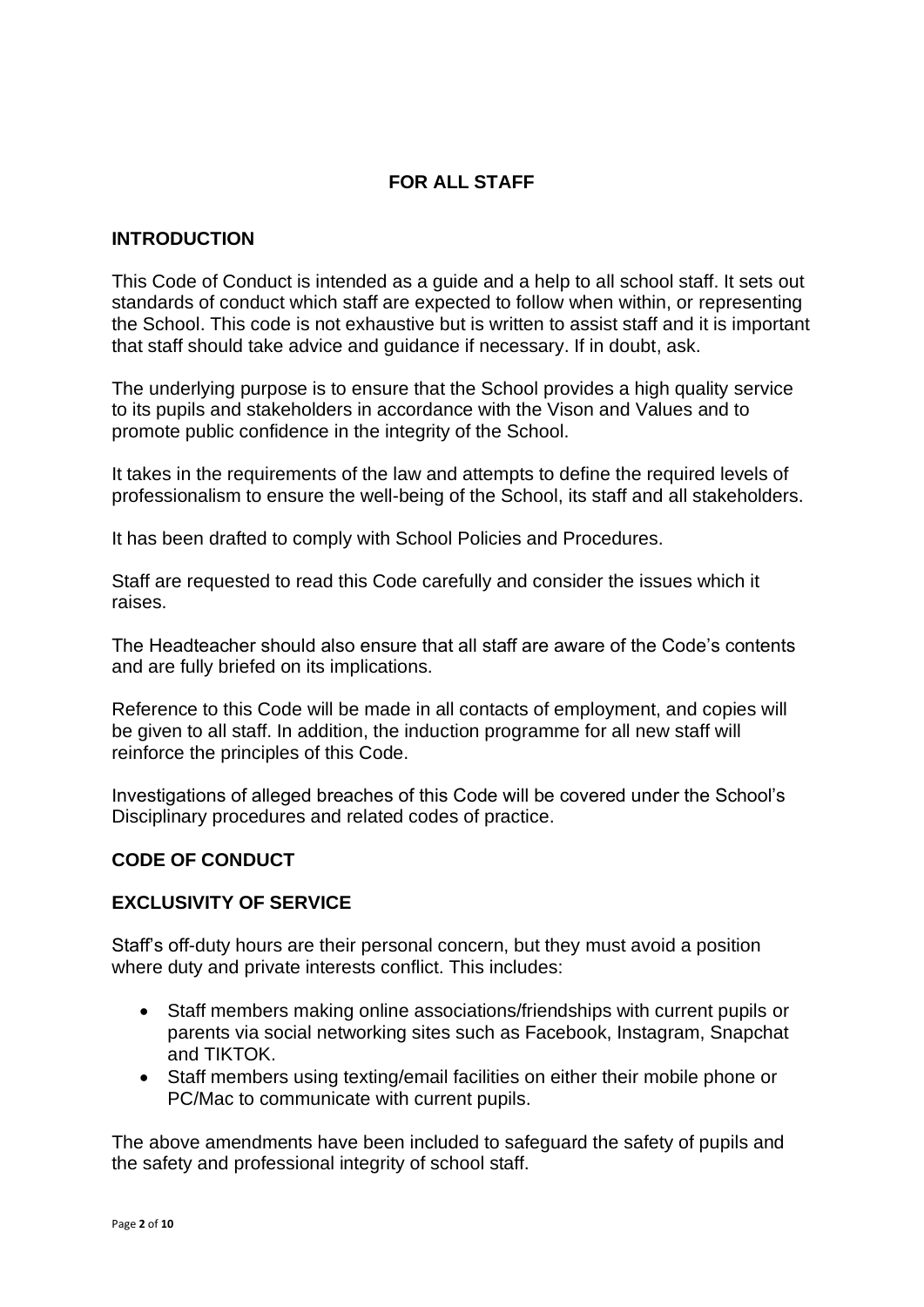The School does not seek to preclude staff unreasonably from undertaking additional employment but you are required to devote your full time, attention and abilities to your duties during your working hours and to act in the best interests of the School at all times. Accordingly, you must not, without the written consent of Worcestershire County Council, undertake any employment or engagement which might interfere with the performance of your duties or conflict with the interests of the School.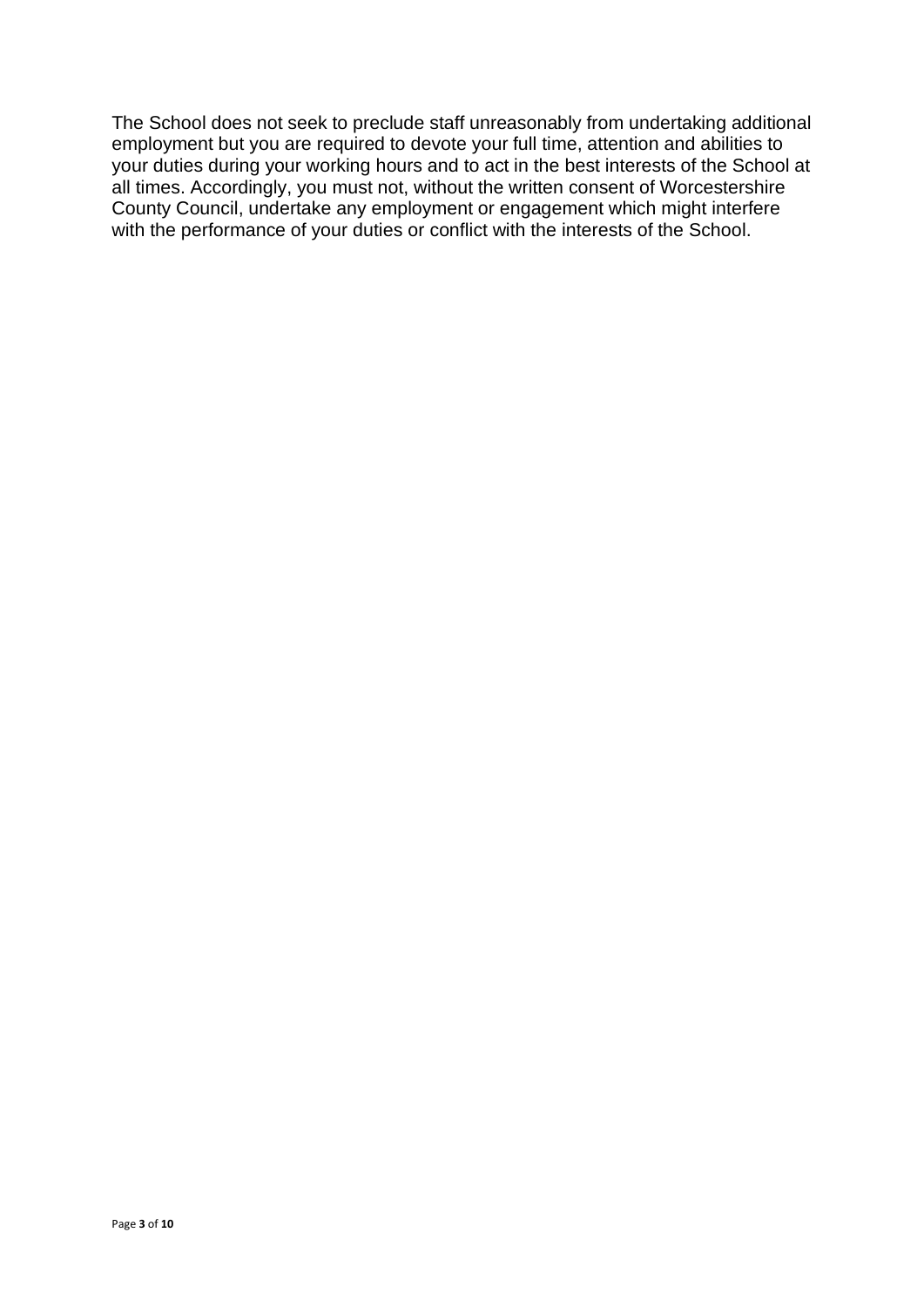It follows that, regardless of whether you are employed on a full-time or fractional contract, you are required to notify Worcestershire County Council and the Headteacher of any employment or engagement which you intend to undertake whilst in the employment of the School. (Including any such employment or engagement which commenced before your employment began with the School).

#### **SPECIFIC ASPECTS**

- 1. Discrimination: Staff must at all times observe the School's Equal Opportunities Policies for staff and pupils and treat pupils, parents and other stakeholders in accordance with those policies.
- 2. Staff should familiarize themselves with all safeguarding documentation, including the Safeguarding Policy, Part 1: Keeping children safe in education, have read leaflet entitled: Safe Working Practice for Staff in Educational setting. All staff must sign that they have received this documentation and must take responsibility to act upon any safeguarding matters that may come to their attention and report these matters promptly to the Safeguarding Leads within the school.
- 3. Health and Safety: Staff must take care of their personal hygiene, safety and welfare, and that of other persons who may be affected by their acts or omissions. All staff must comply with the requirements of the School Health and Safety policy and relevant legislation and regulations, and also ensure that pupils do likewise.
- 4. Fire and other precautions: Staff must familiarise themselves with the fire precautions, procedures and drill routines. They must regard practice fire drills, lockdowns or building evacuations in a positive manner, and ensure they are perceived by pupils as an essential precaution to prevent risk of injury or fatality.
- 5. Business Practice: Staff must maintain an impeccable standard of integrity in all their professional relationships.
- 6. Media: Other than on matters of publicity, only the Headteacher is authorised to speak or send any communication on behalf of the School to members of the press or broadcast media. This decision is to avoid any embarrassment or unfair pressure on staff. This authorisation may be extended by the Headteacher to other staff members.
- 7. Copyright: Staff shall observe copyright laws on computer software, audiovisual and printed material.
- 8. Data Protection Act It is the responsibility of all employees to ensure the School's compliance with the Data Protection Act. Personal data must only be used to assist you to carry out your work; it must not be given to people who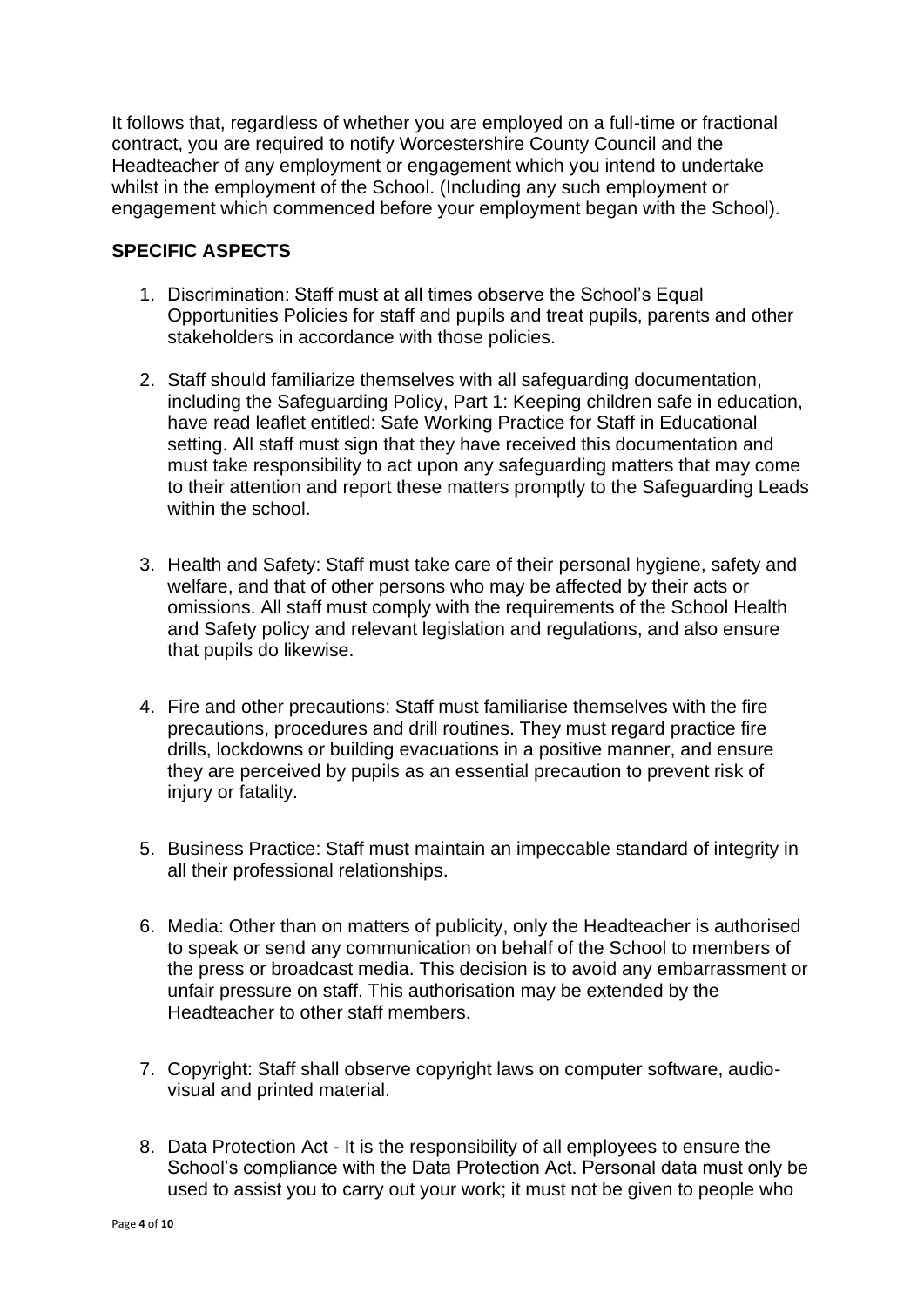computerise databases of information on individuals, whether they are staff, pupils or members of the general public. Staff should refer any queries to the Headteacher.

#### **GENERAL POINTS**

- 1. Staff should display the highest possible standards of professional behaviour that is required in an educational establishment (see also Appendix 1).
- 2. Staff should seek to co-operate with their colleagues, providing support, help and guidance as required by them and their line manager, and enable effective communication throughout the School.
- 3. Staff should not use their position in the School for private advantage or gain. This includes benefitting from any money making business or private enterprise (for example such as Avon, Book Groups such as Osborne etc).
- 4. Staff should avoid words and deeds that might bring the School into disrepute or might undermine colleagues in the perception of others (staff/pupils/parents/community).
- 5. Staff should retain professional independent objectivity and not promote political bias to others in their working activities.
- 6. Staff should be aware of, and should follow School policies systems and procedures. They should normally communicate through the line management structure, and should ensure pupils do likewise.
- 7. Continuing professional development and support shall be provided by the School and, where appropriate and agreed, will be based on the objectives of the School Development Plan. Periodically, employees will be required to attend certain training activities.
- 8. Staff should attend their place of work punctually in accordance with their conditions of service and at the times agreed with their line manager. Those unable to avoid being late or absent should, whenever possible, give as much notice to the Headteacher so that alternative cover arrangements may be made.

#### **ADMINISTRATIVE DUTIES**

1. Teaching staff shall maintain and properly complete a register for all classes. The attendance register for each day must be sent to the office before 9.15am every morning.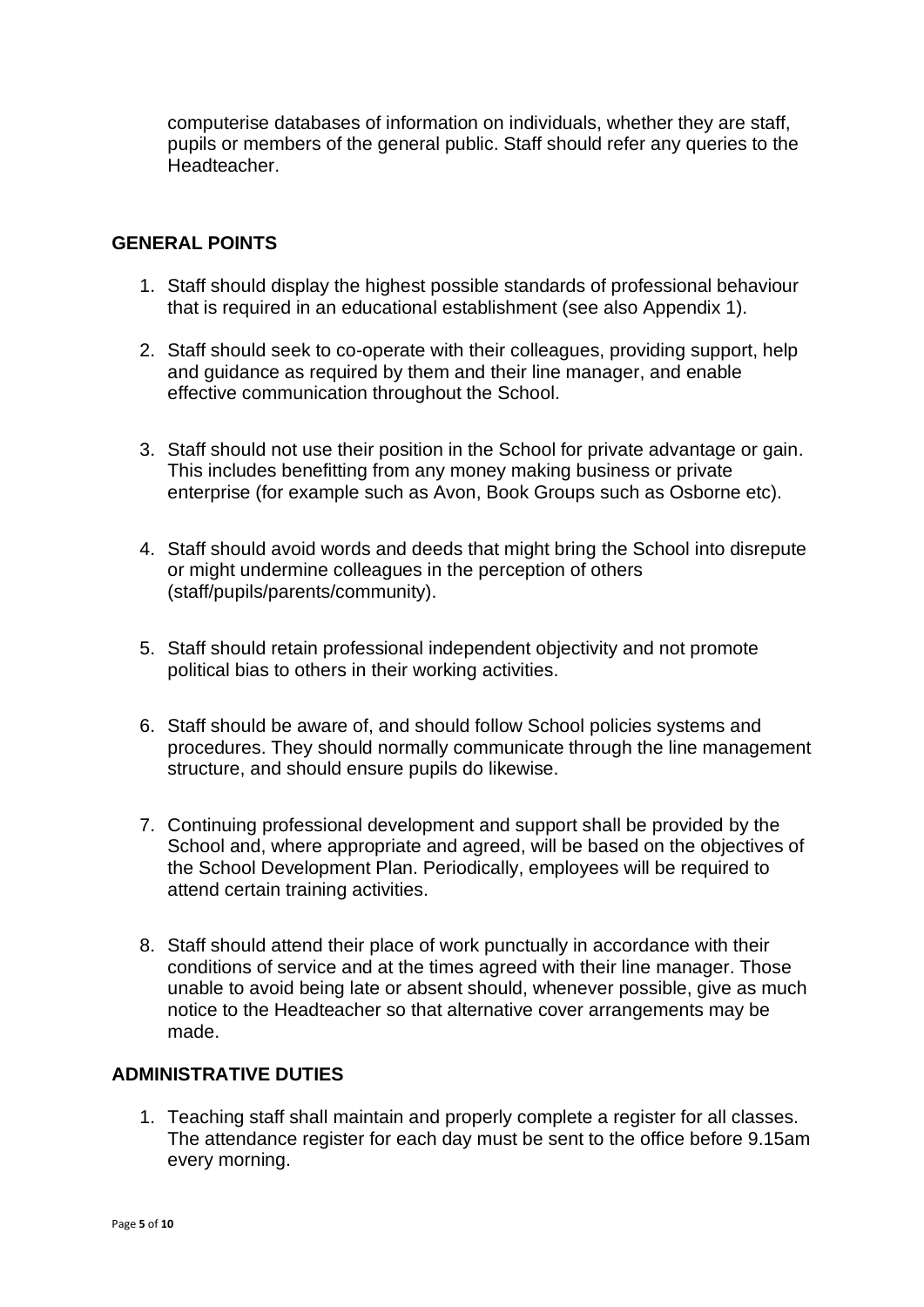2. In order to ensure safeguards both for staff and pupils, staff must obtain permission from the Headteacher: before taking pupils off the School premises; before arranging for any visiting speakers; before incurring any expenditure on behalf of the School.

#### **CONFIDENTIALITY**

Staff shall maintain the appropriate levels of confidentiality with respect to student and staff records and other sensitive matters. They should take care not to discuss issues of particularly sensitive matters within the School community which could cause distress to School staff, pupils or parents. Staff should also be mindful of what they discuss in the staffroom and around the school if volunteers, students or other temporary staff are present.

#### **WHEN IN DOUBT, ASK!**

If any member of staff is in any doubt with regard to the guidelines of this Code, and how they apply in any particular situation, then please consult with the Headteacher. It is re-emphasised that this Code is intended to be a help and to enable fairness and equity between all staff.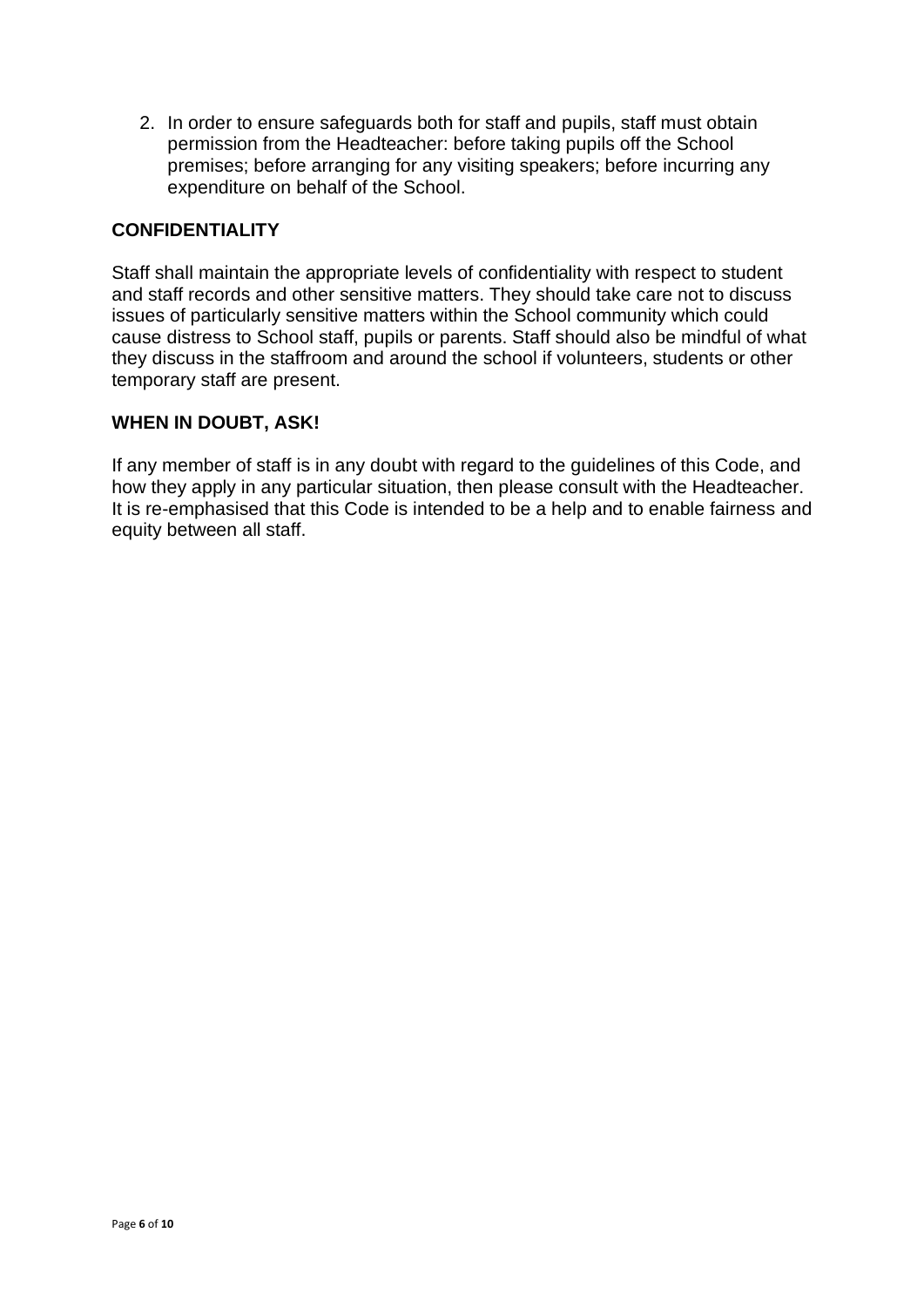# **APPENDIX 1**

#### **PROFESSIONAL BEHAVIOUR**

Professional behaviour is a generic term, but within this Code of Conduct includes such aspects as:

- acting in a fair, courteous and mature manner to pupils, colleagues and other stakeholders;
- co-operating and liaising with colleagues, as appropriate, to ensure pupils receive a coherent and comprehensive educational service;
- endeavouring to assist the School to achieve its objectives in particular, by adopting a positive attitude to marketing and the achievement of quality and equality;
- respect for School property;
- maintaining the image of the School through standards of dress (see appendix 2), general courtesy, correct use of School stationery, etc.;
- taking responsibility for the behaviour and conduct of pupils in the classroom and sharing such responsibility elsewhere on the premises;
- being fit for work (ie not adversely influenced by drugs, alcohol, etc.);
- being familiar with job requirements (eg proper preparation, use of suitable methods/systems, maintenance of appropriate/required records, etc). including keeping up-to-date with developments relevant to the job.
- being familiar with communication channels and School procedures applicable to both pupils and staff;
- ensuring all assessments/exams/tests are conducted in a fair and proper (prescribed) manner, and that procedures are strictly followed with respect to confidentiality and security;
- respect for the rights and opinions of others.

This list is not exhaustive but the examples are given as a summary.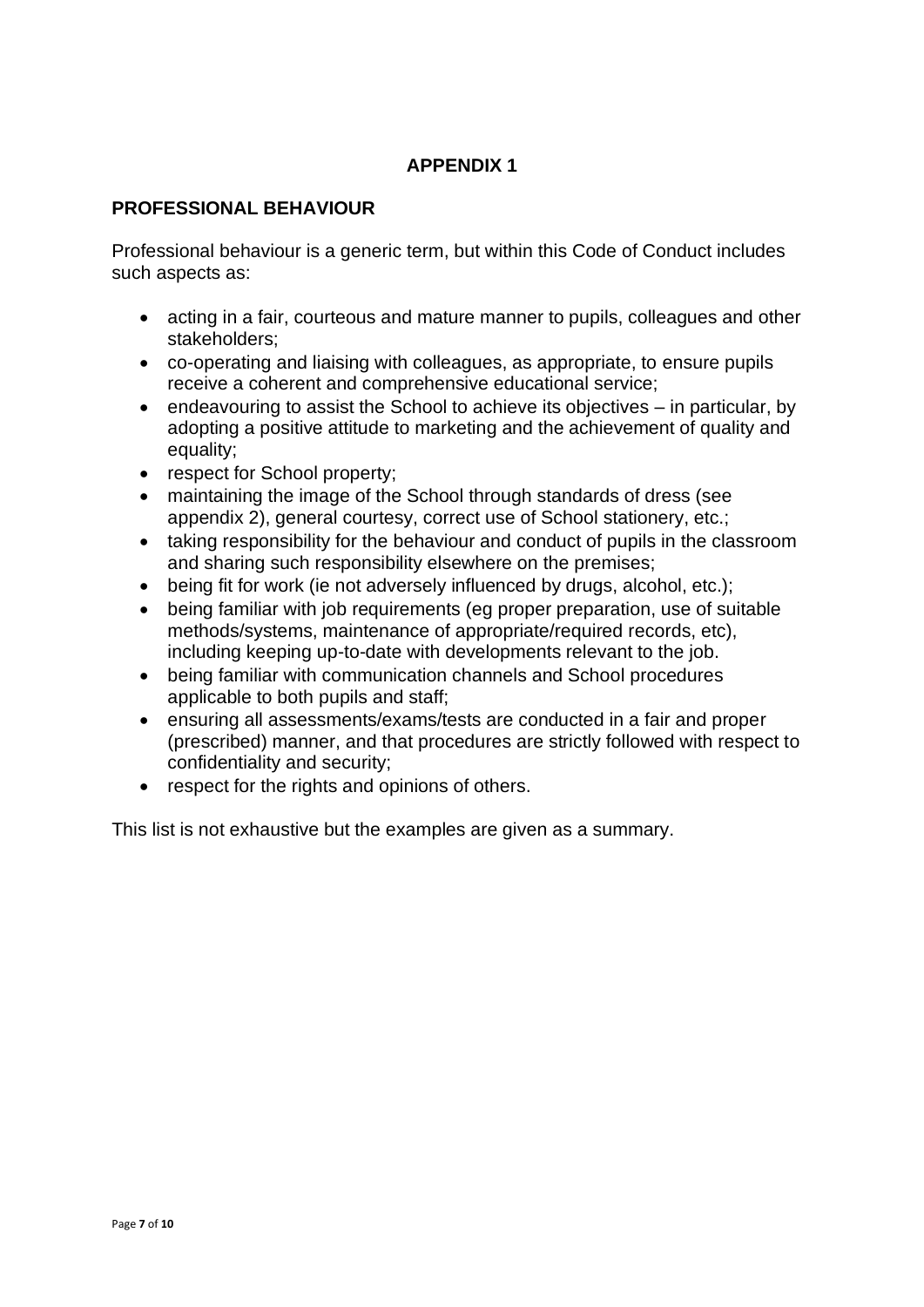## **APPENDIX 2**

#### **School Dress Code**

#### **The following are examples of dress that the school finds unacceptable either for professional conduct or Health and Safety reasons.**

- No jeans or denim can be worn in school except for specified 'non-school uniform' day
- Excessive jewellery cannot be worn
- Low cut tops, staff must ensure that if they are bending over, tops are not revealing enough to embarrass or offend
- Trainers cannot be worn, (unless teaching PE)
- Casual clothes, e.g. sweat tops and jogging bottoms (unless teaching PE)
- Shirts should be professional attire, casual shirts should not be worn. (Men's shirts should have a collar suitable for a tie)
- Staff should cover tattoos or piercings, other than ear piercings.
- No flip flops or open strappy sandals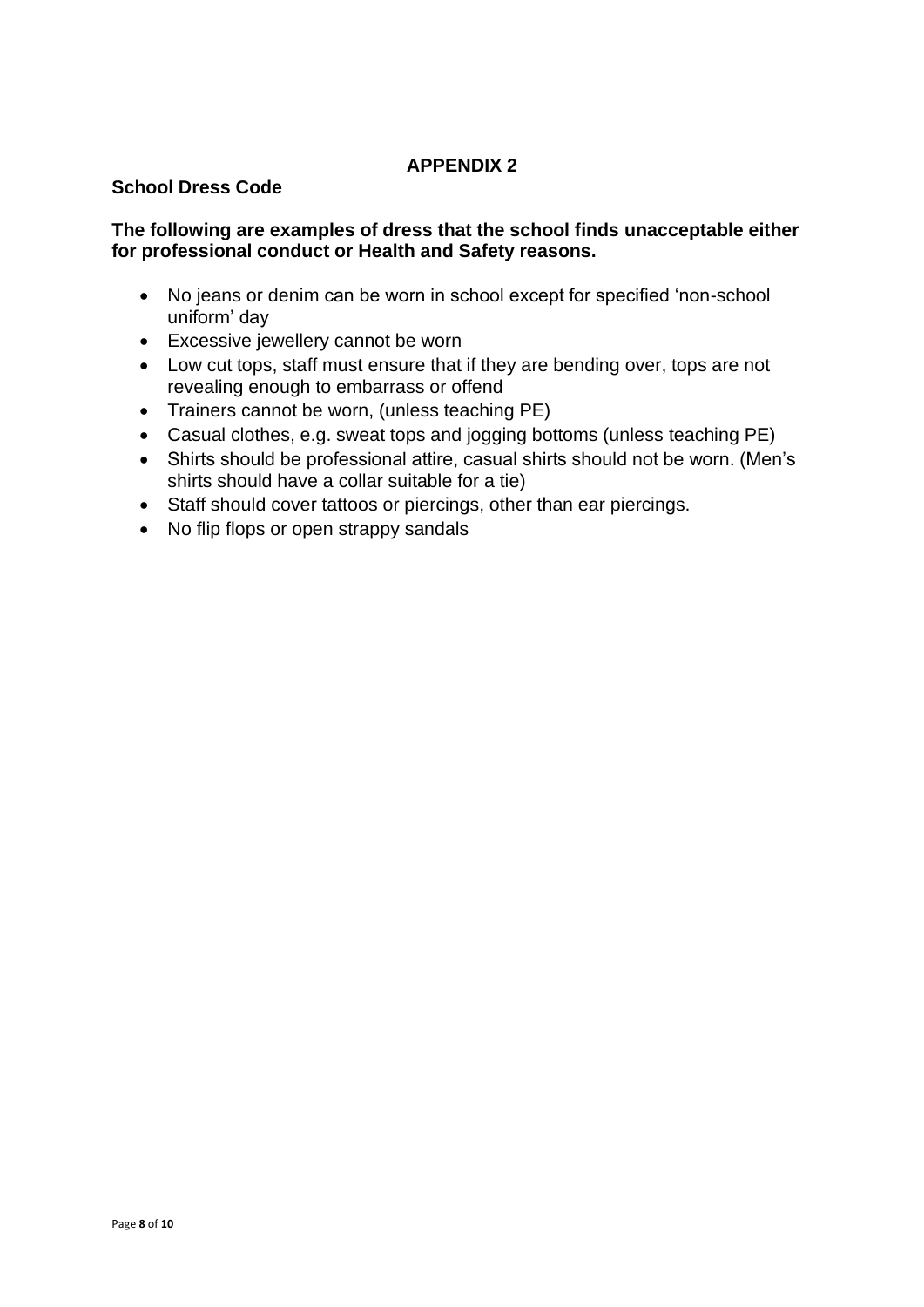# **APPENDIX 3**

## **DISCIPLINARY RULES**

The following are examples of behaviour which the School finds unacceptable. The list is not exhaustive and it is acknowledged that it will be necessary to exercise judgement in all cases and to be fair and reasonable in all the circumstances. Please make further reference to 'A Policy Statement and Code of Practice on Measures to combat Harassment for all staff in controlled schools…'

- Any form of physical/verbal violence towards pupils.
- Physical violence, actual or threatened towards other staff or visitors to the School.
- Sexual offences, sexual comments, insults or sexual discrimination against pupils, other staff or visitors to the school.
- Racial offences, racial insults or racial discrimination against pupils, other staff or visitors to the School.
- Theft of school monies or property and of monies or property of colleagues or visitors to the School. Removal from school premises of property which is not normally taken away without the express authority of the headteacher or of the owner of the property may be regarded as gross misconduct.
- Deliberate falsification of documents such as time sheets, subsistence and expense claims for the purpose of gain.
- Acceptance of bribes or other corrupt financial practices.
- Wilful damage of school property or of property belonging to other staff or visitors to the school.
- Wilful disregard of safety rules or policies affecting the safety of pupils, other staff or visitors to the school.
- Any wilful act which could result in actionable negligence for compensation against the school.
- Refusal to comply with reasonable instructions given by staff with a supervisory responsibility.
- Gross neglect of duties and responsibilities.
- Unauthorised absence from work.
- Being untruthful and/or engaging in deception in matters of importance within the School community.
- Deliberate breaches of confidentiality particularly on sensitive matters.
- Being incapable by reason of alcohol or drugs (not prescribed for a health problem) from fulfilling duties and responsibilities of employment.
- Conduct which substantially brings the name of the school into disrepute or which seriously undermines confidence in the employee.

The following are examples of behaviour which could lead to formal disciplinary warnings.

1. Unsatisfactory timekeeping without permission.

2. Neglect of safety rules and procedures. Some offences of wilful neglect may be regarded as gross misconduct.